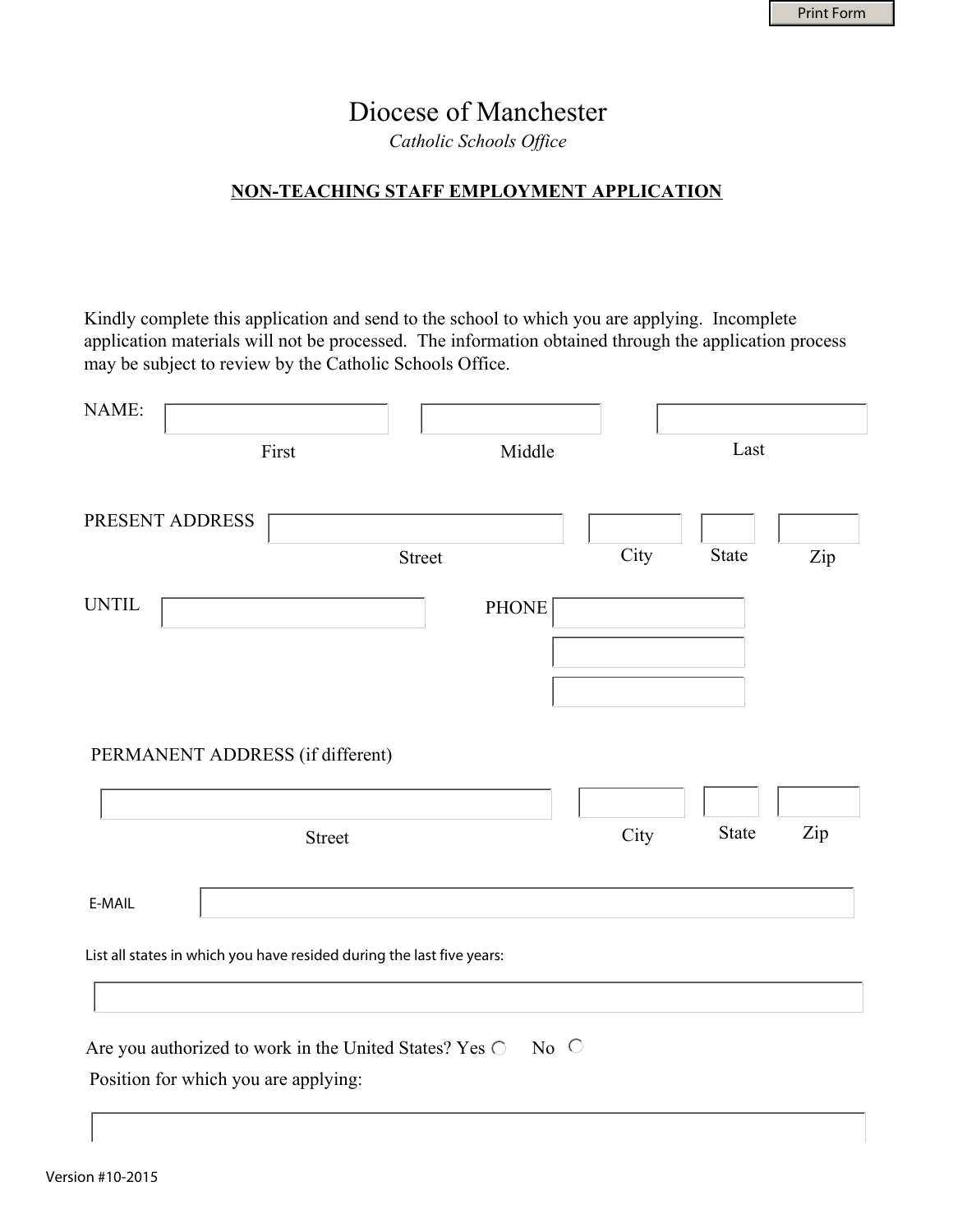# EDUCATION HISTORY

| Name and Location of School  |                           | Dates Attended |    |           | Degree                                      |  |
|------------------------------|---------------------------|----------------|----|-----------|---------------------------------------------|--|
| High School:                 |                           | From           | To |           |                                             |  |
|                              |                           |                |    |           |                                             |  |
|                              |                           |                |    |           |                                             |  |
| Undergraduate:               |                           |                |    |           |                                             |  |
|                              |                           |                |    |           |                                             |  |
|                              |                           |                |    |           |                                             |  |
|                              |                           |                |    |           |                                             |  |
|                              |                           |                |    |           |                                             |  |
| Graduate:                    |                           |                |    |           |                                             |  |
|                              |                           |                |    |           |                                             |  |
|                              |                           |                |    |           |                                             |  |
|                              |                           |                |    |           |                                             |  |
|                              |                           |                |    |           |                                             |  |
|                              | <b>EMPLOYMENT HISTORY</b> |                |    |           |                                             |  |
| <b>Employer and Location</b> | Position Held             |                |    |           | Dates Employed Full Time Reason for Leaving |  |
| (most recent first)          |                           | From           | To | Part Time |                                             |  |
|                              |                           |                |    |           |                                             |  |
|                              |                           |                |    |           |                                             |  |
|                              |                           |                |    |           |                                             |  |
|                              |                           |                |    |           |                                             |  |
|                              |                           |                |    |           |                                             |  |
|                              |                           |                |    |           |                                             |  |
|                              |                           |                |    |           |                                             |  |

# OTHER QUALIFICATIONS

Any additional information that enhances your candidacy for the position.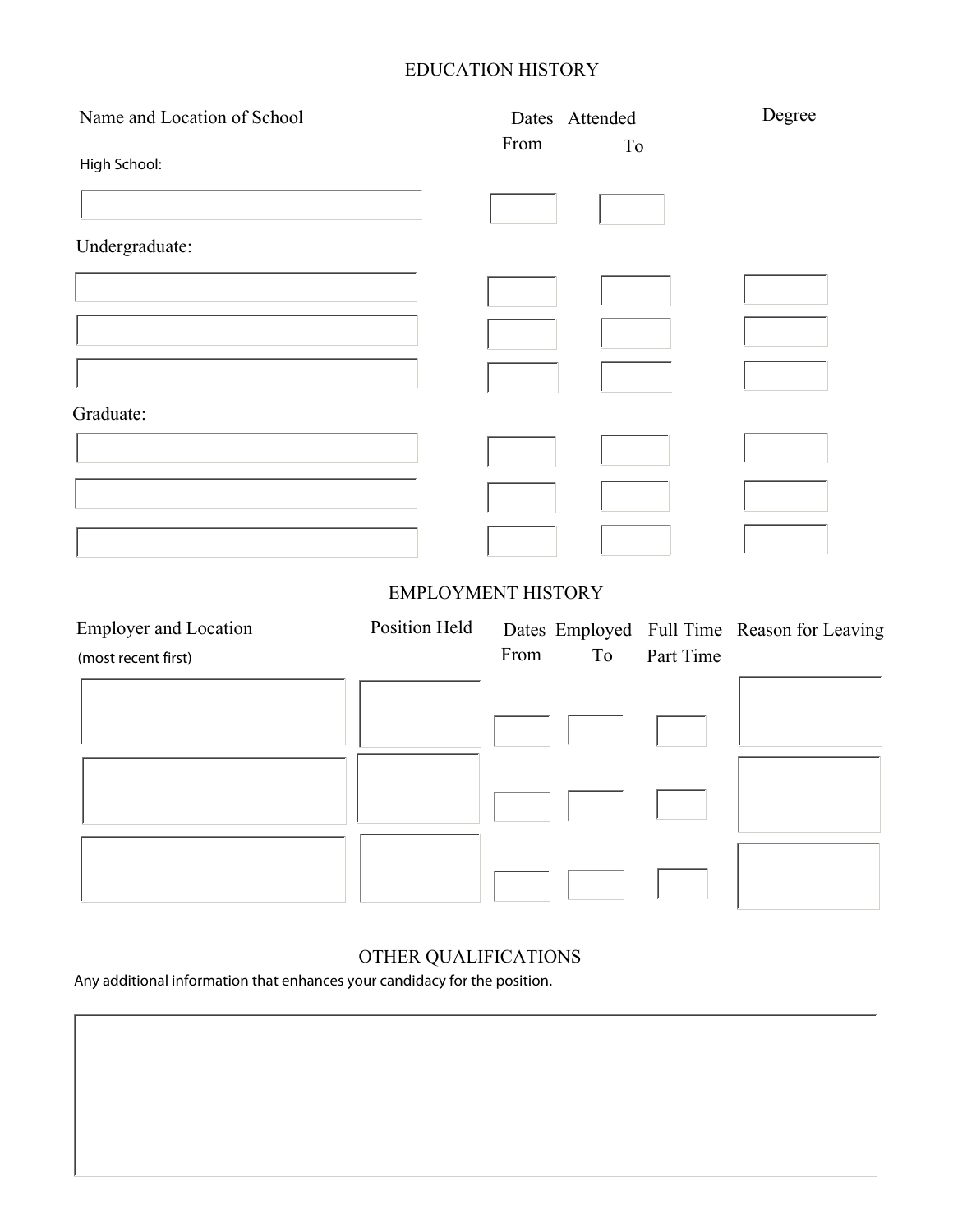# PERSONAL DATA

| Religious Affiliation |                           |
|-----------------------|---------------------------|
| Parish                |                           |
| City/Town             |                           |
|                       | <b>REFERENCES</b>         |
|                       | Home/Cell Phone           |
|                       | <b>Work Phone</b>         |
|                       | Relationship to Applicant |
|                       |                           |
|                       | Home/Cell Phone           |
|                       | Work Phone                |
|                       | Relationship to Applicant |
|                       |                           |
|                       | Home/Cell Phone           |
|                       | <b>Work Phone</b>         |
|                       | Relationship to Applicant |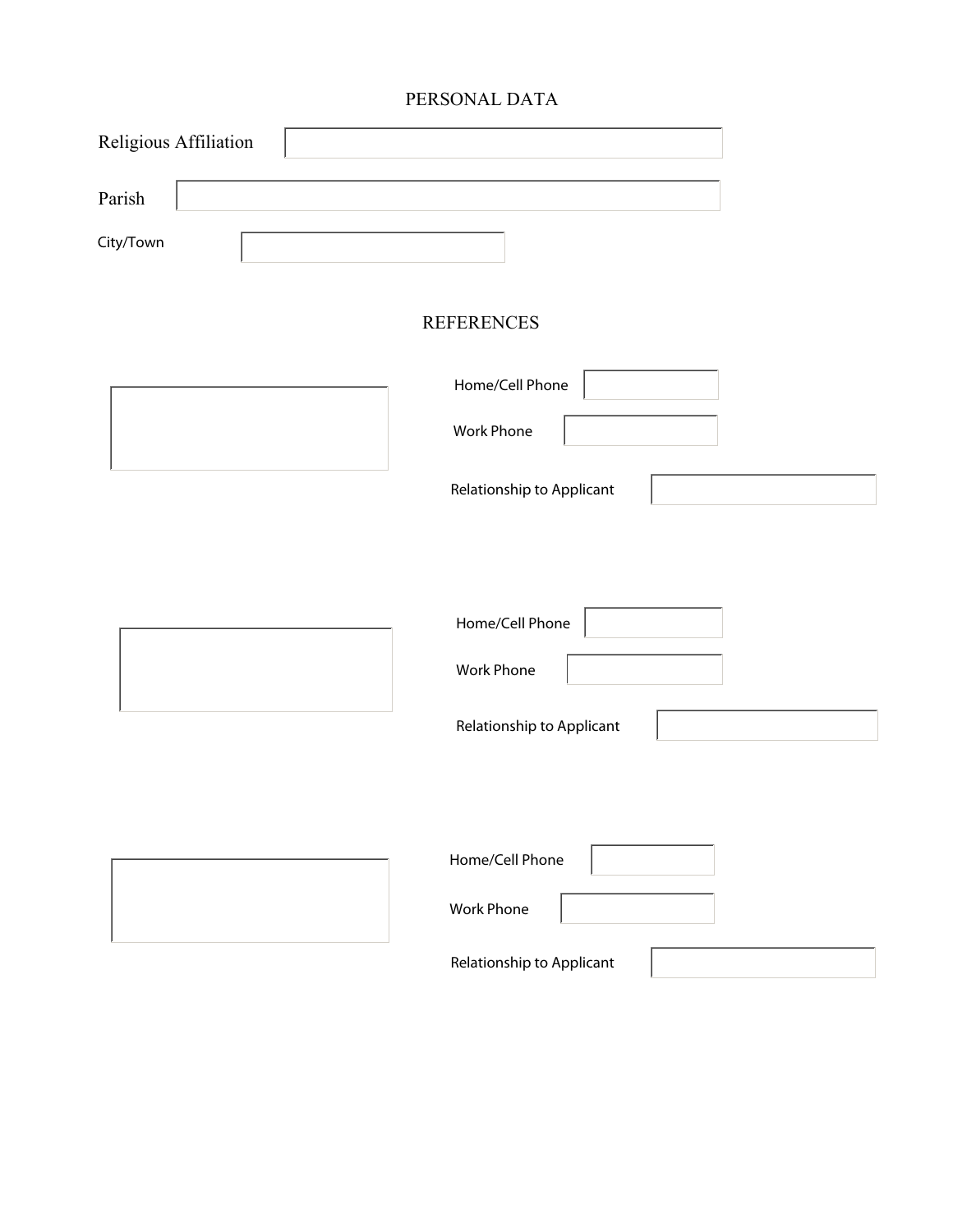# BACKGROUND AND CRIMINAL RECORDS CHECK

## **All employees of schools within the Diocese of Manchester must undergo a criminal history record check by the New Hampshire State Police. Any offer of employment is conditional upon satisfactory results of the criminal history records check.**

Have you ever been convicted of a crime (including driving while impaired or its equivalent, but excluding minor motor vehicle offenses) that has not been annulled by a court of law? (Please note that an affirmative answer does not necessarily disqualify you from being considered as a candidate for employment.) Yes  $\bigcirc$  No  $\bigcirc$  If yes, please explain: No  $\bigcap$ 

Has your employment or volunteer service ever been involuntarily terminated by any parish, agency, employer, or organization?

Yes  $\bigcap$  No  $\bigcap$ If yes, please explain:

Have you ever committed or been convicted of physical or sexual abuse, neglect, harassment or sexual misconduct in any form?

Yes  $\bigcap$  No  $\bigcap$ If yes, please explain:

 $No \nO$  If yes, please explain: Have your parental rights ever been terminated or have you ever been subject to any court order involving allegations of sexual, physical, or verbal abuse of a minor or a crime involving a vulnerable adult? Yes  $\cap$ 

Catholic school administrators, faculty members and staffs must be role models in their schools and local communities and must be witnesses to the beliefs and practices of the Catholic Church. Are you currently, or have you in the past, engaged in conduct or behavior that if revealed might call into question whether you are a suitable role model or witness to the beliefs of the Catholic Church or otherwise could be a cause of concern or embarrassment to you, the school, or the Church?

Yes  $\bigcirc$  No  $\bigcirc$  If yes, please explain: